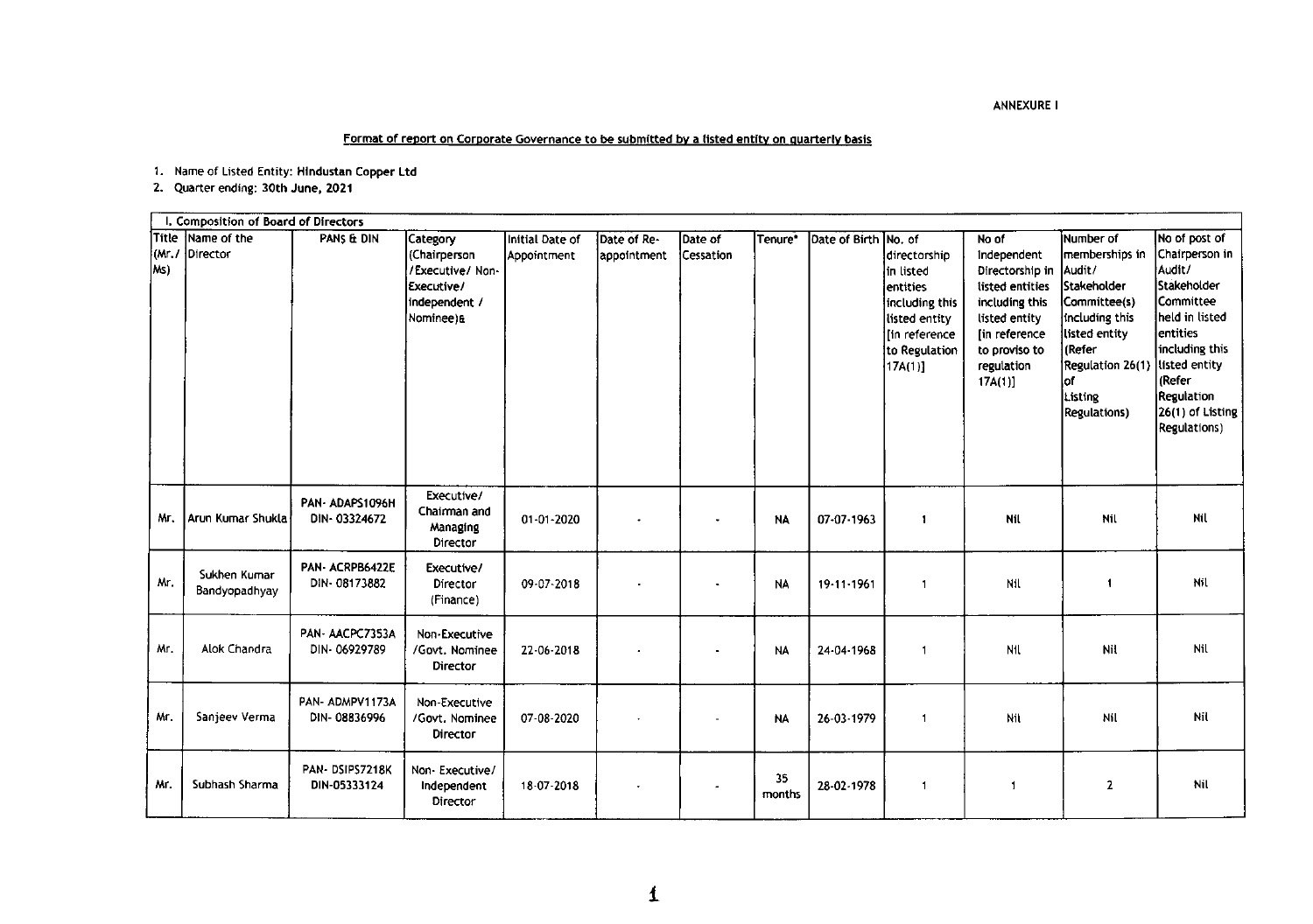| Mr. | R Kalyansundaram                | PAN-AHWPK2133M<br>DIN-08518006                                                                                                                                                                                                                                                                                                                                                                                                                                                                                                                                                                                                                                                                                    | Non-Executive/<br>Independent<br>Director | 22-07-2019 |  | 23<br>months | 06-05-1963 |  |     |     |
|-----|---------------------------------|-------------------------------------------------------------------------------------------------------------------------------------------------------------------------------------------------------------------------------------------------------------------------------------------------------------------------------------------------------------------------------------------------------------------------------------------------------------------------------------------------------------------------------------------------------------------------------------------------------------------------------------------------------------------------------------------------------------------|-------------------------------------------|------------|--|--------------|------------|--|-----|-----|
| Mr. | Pawan Kumar<br>Dhawan           | PAN-ACWPD8193P<br>DIN-07327568                                                                                                                                                                                                                                                                                                                                                                                                                                                                                                                                                                                                                                                                                    | Non-Executive/<br>Independent<br>Director | 22-07-2019 |  | 23<br>months | 15-07-1964 |  |     |     |
| Mr. | <b>Balwinder Singh</b><br>Canth | PAN-ABDPC4728M<br>DIN-07239321                                                                                                                                                                                                                                                                                                                                                                                                                                                                                                                                                                                                                                                                                    | Non-Executive/<br>Independent<br>Director | 22-07-2019 |  | 23<br>months | 26-01-1958 |  | Nil | Nil |
|     |                                 | Whether Regular chairperson appointed: Yes<br>Whether Chairperson is related to managing director or CEO: Shri Arun Kumar Shukla is the Chairman and Managing Director, Hindustan Copper Ltd with effect from<br>1.1.2020.<br>\$ PAN of any director would not be displayed on the website of Stock Exchange<br>E Category of directors means executive/non-executive/independent/Nominee. if a director fits into more than one category write all categories separating them with hyphen<br>* to be filled only for Independent Director. Tenure would mean total period from which independent director is serving on Board of directors of the listed entity in continuity<br>without any cooling off period. |                                           |            |  |              |            |  |     |     |

 $\sim 10^{-1}$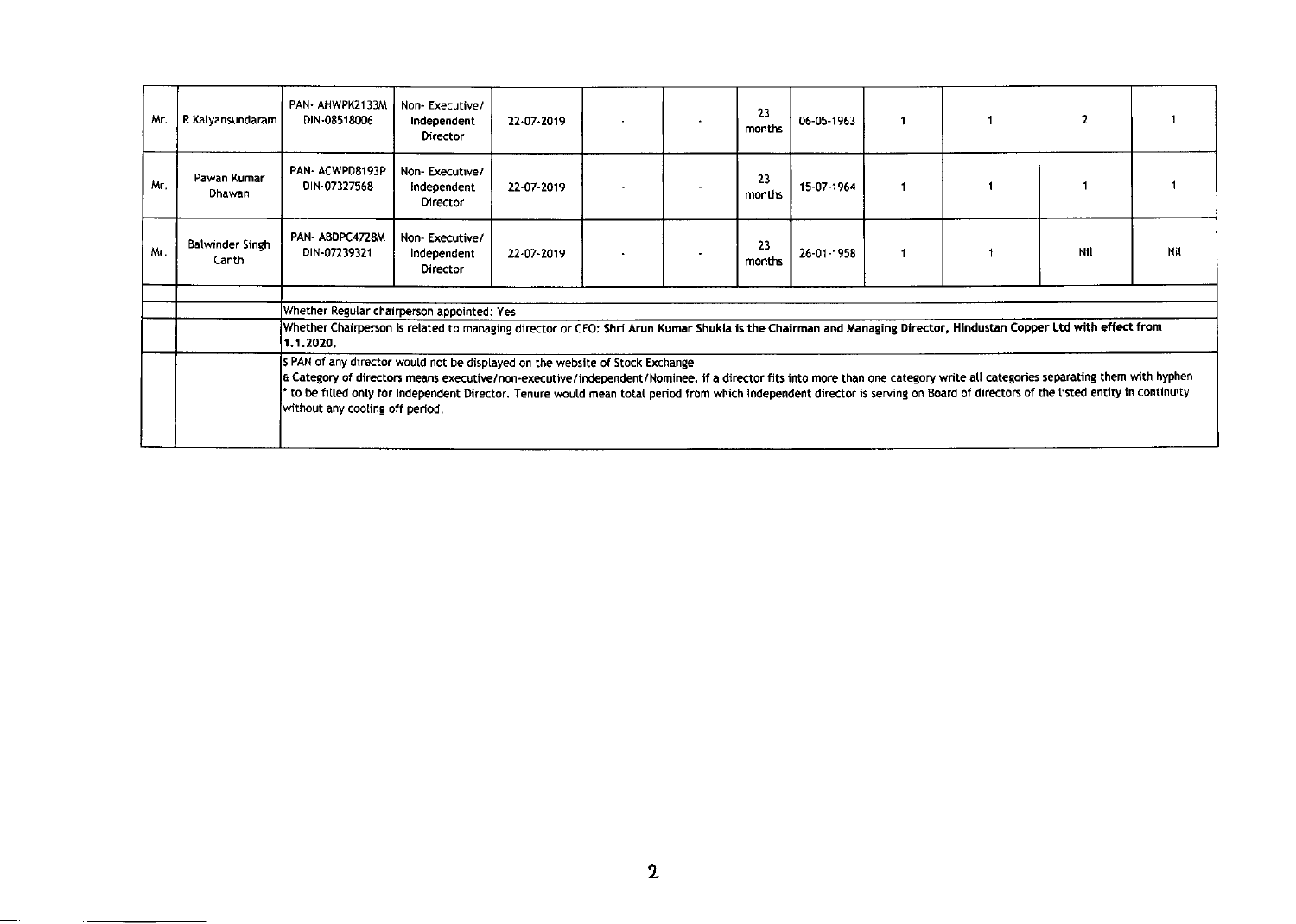| Whether Regular chairperson<br>appointed | Name of Committee<br>members       | Category (Chairperson/ Executive/<br>Non-Executive/independent/<br>Nominee) \$                 | Date of Appointment | Date of<br>Cessation |
|------------------------------------------|------------------------------------|------------------------------------------------------------------------------------------------|---------------------|----------------------|
| Yes                                      | Shri Pawan Kumar Dhawan            | Chairperson/ Non- Executive/<br>independent Director                                           | 15-11-2019          |                      |
|                                          | Shri Subhash Sharma                | Member / Non-Executive/<br>independent Director                                                | 07-12-2018          |                      |
|                                          | Shri R Kalyansundaram              | Member / Non-Executive/<br>independent Director                                                | 15-11-2019          |                      |
| Yes                                      | Shri Subhash Sharma                | Chairperson/ Non- Executive/<br>independent Director                                           | $07 - 12 - 2018$    |                      |
|                                          | Shri R Kalyansundaram              | Member / Non- Executive/<br>independent Director                                               | 15-11-2019          |                      |
|                                          | Shri Balwinder Singh Canth         | Member / Non-Executive/<br>independent Director                                                | 15-11-2019          |                      |
| Yes                                      | Shri Sukhen Kumar<br>Bandyopadhyay | Chairperson/ Executive/ Director<br>(Finance) and Addl Charge Director<br>(Mining)             | 07-12-2018          |                      |
|                                          | Shri Arun Kumar Shukla             | Member / Executive/ Chairman and<br>Managing Director and Addl Charge<br>Director (Operations) | 07-12-2018          |                      |
|                                          | Shri R Kalyansundaram              | Member / Non-Executive/<br>independent Director                                                | 15-09-2020          |                      |
|                                          | Shri Balwinder Singh Canth         | Member / Non-Executive/<br>independent Director                                                | 15-09-2020          |                      |
|                                          | Shri Sunil Parashar                | Head of M&C department                                                                         | 31-12-2019          |                      |
| Yes                                      | Shri R Kalyansundaram              | Chairperson/ Non- Executive/<br>independent Director                                           | 15-11-2019          |                      |
|                                          | Shri Subhash Sharma                | Member/ Non- Executive/<br>independent Director                                                | 07-12-2018          |                      |
|                                          | Shri Sukhen Kumar<br>Bandyopadhyay | Member / Executive/ Director<br>(Finance)                                                      | 07-12-2018          |                      |
| Yes                                      | Shri Balwinder Singh Canth         | Chairman / Non- Executive/<br>independent Director                                             | 15-11-2019          |                      |
|                                          | Shri Pawan Kumar Dhawan            | Member/ Non- Executive/<br>independent Director                                                | 15-11-2019          |                      |
|                                          | Shri Sukhen Kumar                  | Member / Executive/ Director                                                                   | 01-06-2020          |                      |
|                                          |                                    |                                                                                                |                     |                      |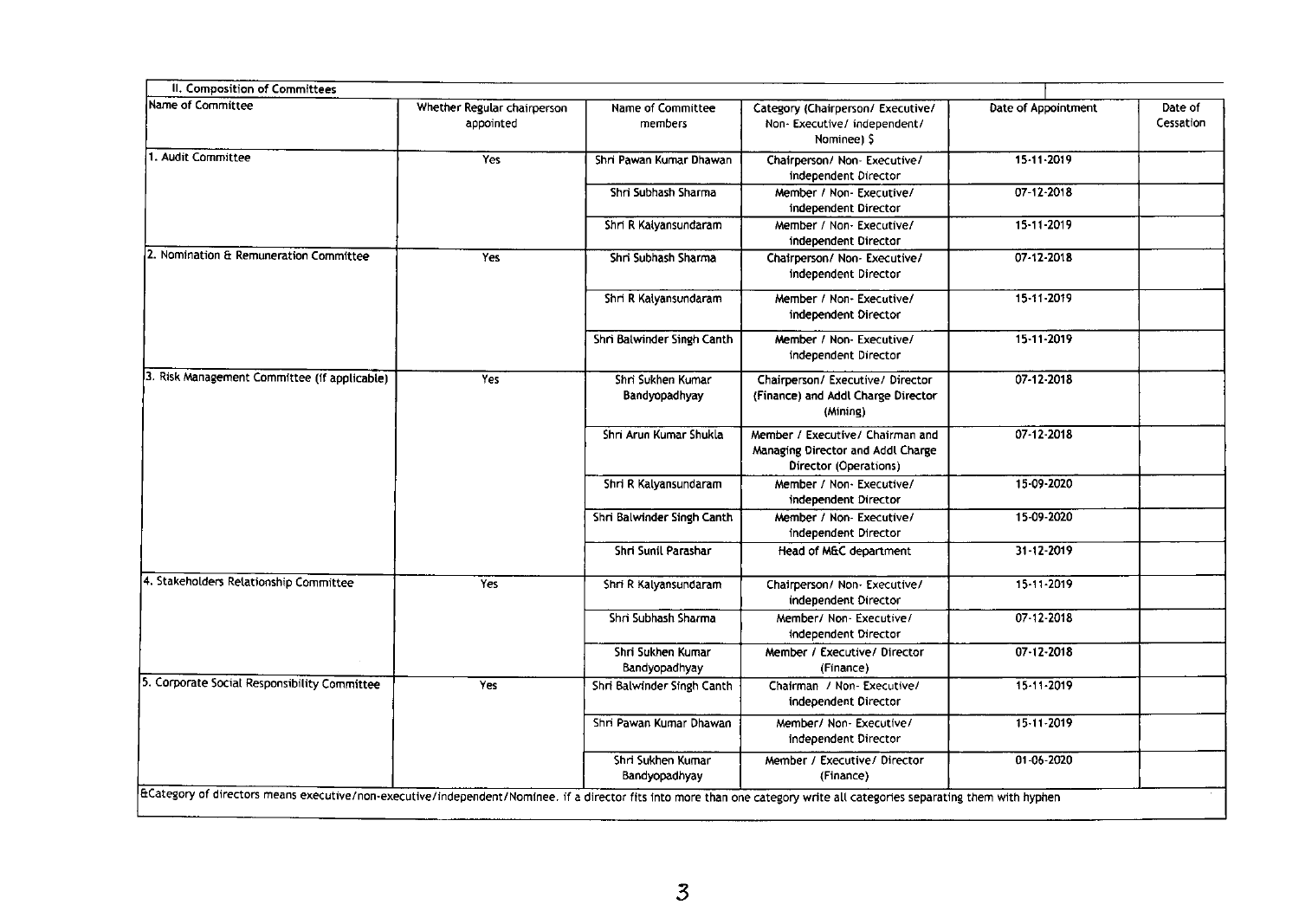| III. Meeting of Board of Directors                                                                                                  |                                                                   |                              |                                       |                                             |                                                                |   |                                                                        |                                                                            |  |
|-------------------------------------------------------------------------------------------------------------------------------------|-------------------------------------------------------------------|------------------------------|---------------------------------------|---------------------------------------------|----------------------------------------------------------------|---|------------------------------------------------------------------------|----------------------------------------------------------------------------|--|
| Date(s) of Meeting (if<br>any) in the previous<br>quarter                                                                           | Date(s) of Meeting (if any) in the<br>relevant quarter            |                              | Whether requirement of<br>Quorum met* |                                             | Number of Directors present*                                   |   | Number of independent directors present*                               | Maximum gap<br>between any<br>two<br>consecutive (in<br>number of<br>days) |  |
| 22.1.2021                                                                                                                           | 7.4.2021                                                          |                              | Yes                                   |                                             | 8                                                              |   | 4                                                                      | 62                                                                         |  |
| 3.2.2021                                                                                                                            | 7.4.2021                                                          |                              | Yes                                   |                                             | 8                                                              | 4 |                                                                        | 0                                                                          |  |
|                                                                                                                                     | 12.4.2021                                                         |                              | Yes                                   |                                             | $\overline{7}$                                                 |   | 4                                                                      | 4                                                                          |  |
|                                                                                                                                     | 13.4.2021                                                         |                              | <b>Yes</b>                            |                                             | $\overline{7}$                                                 |   | 4                                                                      | 0                                                                          |  |
|                                                                                                                                     | 15.5.2021                                                         |                              | Yes                                   |                                             | 8                                                              |   | 4                                                                      | $\overline{31}$                                                            |  |
|                                                                                                                                     | 29.5.2021                                                         |                              | Yes                                   |                                             | 8                                                              |   | 4                                                                      | $\overline{13}$                                                            |  |
|                                                                                                                                     | 25.6.2021                                                         |                              | Yes                                   |                                             | 8                                                              |   | 4                                                                      | 26                                                                         |  |
| to be filled in only for the current quarter meetings                                                                               |                                                                   |                              |                                       |                                             |                                                                |   |                                                                        |                                                                            |  |
| IV. Meetings of Committees                                                                                                          |                                                                   |                              |                                       |                                             |                                                                |   |                                                                        |                                                                            |  |
| Date(s) of meeting of the<br>committee in the<br>relevant quarter                                                                   | Whether<br>requirement of<br>Quorum met<br>(details) <sup>*</sup> | Number of Directors present* |                                       | Number of independent<br>directors present* | Date(s) of meeting of the committee<br>in the previous quarter |   | Maximum gap between any two consecutive<br>meetings in number of days* |                                                                            |  |
| <b>Audit Committee</b>                                                                                                              |                                                                   |                              |                                       |                                             |                                                                |   |                                                                        |                                                                            |  |
| 2.6.2021                                                                                                                            | Yes                                                               | 3                            |                                       | 3                                           | 3.2.2021                                                       |   | 118                                                                    |                                                                            |  |
| 25.6.2021                                                                                                                           | Yes                                                               | 3.                           |                                       | 3                                           |                                                                |   | $\overline{22}$                                                        |                                                                            |  |
| Corporate Social Responsibility Committee                                                                                           |                                                                   |                              |                                       |                                             |                                                                |   |                                                                        |                                                                            |  |
| 24.6.2021                                                                                                                           | Yes                                                               | $\overline{\mathbf{3}}$      |                                       | $\mathbf{z}$                                | 24.3.2021                                                      |   | 91                                                                     |                                                                            |  |
|                                                                                                                                     |                                                                   |                              |                                       |                                             |                                                                |   |                                                                        |                                                                            |  |
| Nomination and Remuneration Committee                                                                                               |                                                                   |                              |                                       |                                             |                                                                |   |                                                                        |                                                                            |  |
| Nil                                                                                                                                 | NA                                                                | <b>NA</b>                    |                                       | <b>NA</b>                                   | 24.3.2021                                                      |   | <b>NA</b>                                                              |                                                                            |  |
|                                                                                                                                     |                                                                   |                              |                                       |                                             |                                                                |   |                                                                        |                                                                            |  |
| Stakeholders Relationship Committee                                                                                                 |                                                                   |                              |                                       |                                             |                                                                |   |                                                                        |                                                                            |  |
| Nil                                                                                                                                 | <b>NA</b>                                                         | <b>NA</b>                    |                                       | $N$ A                                       | 24.3.2021                                                      |   | NA                                                                     |                                                                            |  |
| <b>Risk Management Committee</b>                                                                                                    |                                                                   |                              |                                       |                                             |                                                                |   |                                                                        |                                                                            |  |
| Nil                                                                                                                                 | <b>NA</b>                                                         | <b>NA</b>                    |                                       |                                             |                                                                |   |                                                                        |                                                                            |  |
|                                                                                                                                     |                                                                   |                              |                                       | <b>NA</b>                                   | Nil                                                            |   | NA                                                                     |                                                                            |  |
| This information has to be mandatorily be given for audit committee, for rest of the committees giving this information is optional |                                                                   |                              |                                       |                                             |                                                                |   |                                                                        |                                                                            |  |
| ** to be filled in only for the current quarter meetings                                                                            |                                                                   |                              |                                       |                                             |                                                                |   |                                                                        |                                                                            |  |